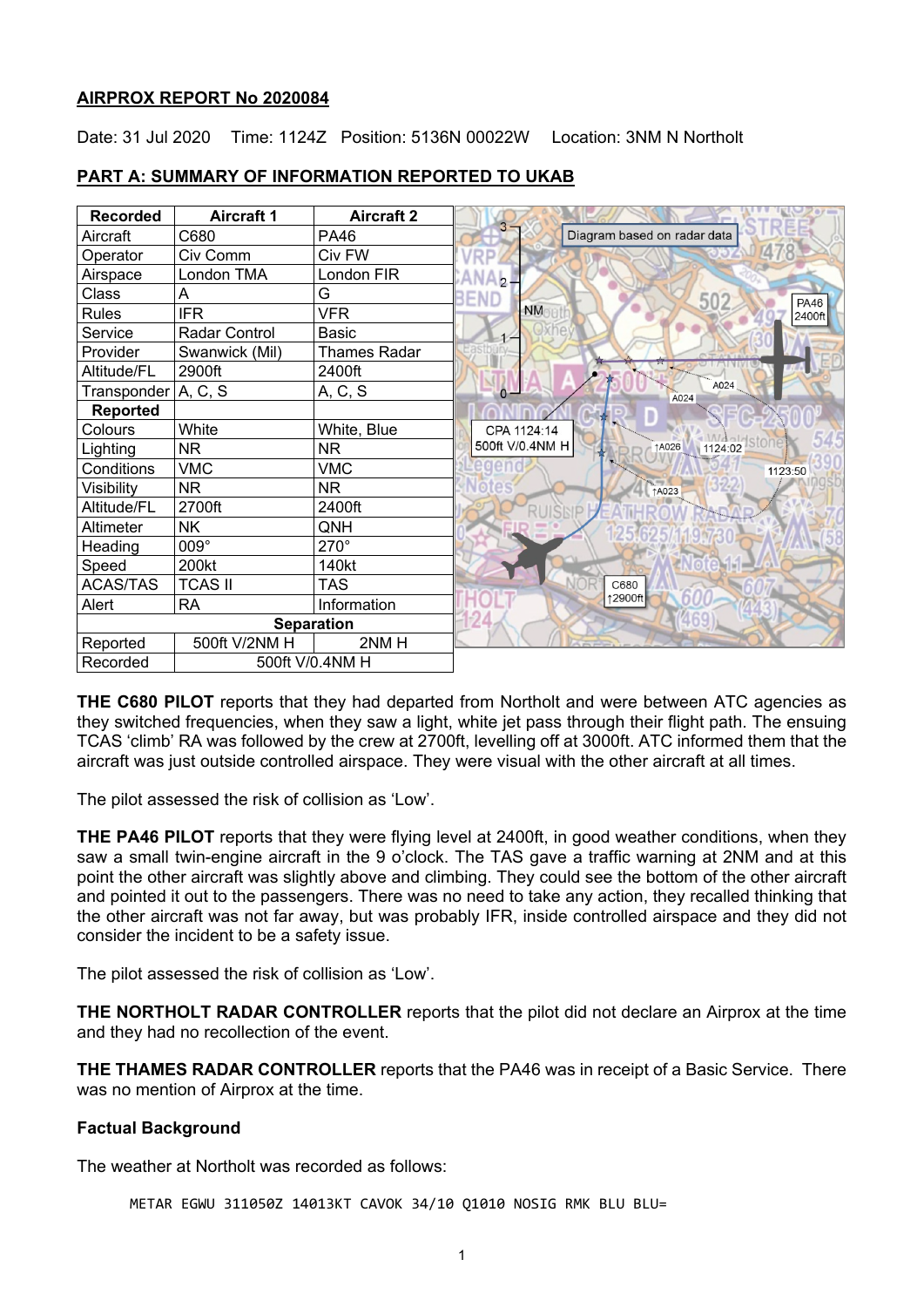## **Analysis and Investigation**

#### **Military ATM**

The C680 pilot was departing from RAF Northolt RW07 following a CPT 5X departure profile and was under a Radar Control Service. They received a TCAS RA to climb, which was followed, and were given Traffic Information on the PA46 detailing that it was outside controlled airspace. The C680 did not reach 3000ft by the CTR boundary as per the SID profile. The pilot reported that they were visual with the PA46 throughout.

The Northolt Departures controller was band boxing Approach and Director with no other aircraft under their control. They did not recall the incident as it was not reported at the time. They placed the C680 under a Radar Control Service and in a second transmission to the pilot passed Traffic Information on the PA46.

Figures 1-3 show the positions of the C680 and the PA46 at relevant times in the lead up to and during the Airprox. The screen shots are taken from a replay using the NATS radars, which are used by the Northolt controller, therefore, should be representative of the picture available to the controller.

The C680 had departed Northolt on a CPT 5X departure profile inside controlled airspace. The PA46 was transiting E to W outside controlled airspace. The C680 was identified and placed under a Radar Control Service, separation at this point was 2.9NM and 300ft.



Figure 1: C680 identified and placed under an RCS by Northolt Departures.

Twenty-two seconds later the controller gave the C680 pilot Traffic Information on the PA46, highlighting that they were outside controlled airspace. The C680 pilot reported visual with the PA46. Separation at this point had decreased to 1.4NM and 100ft.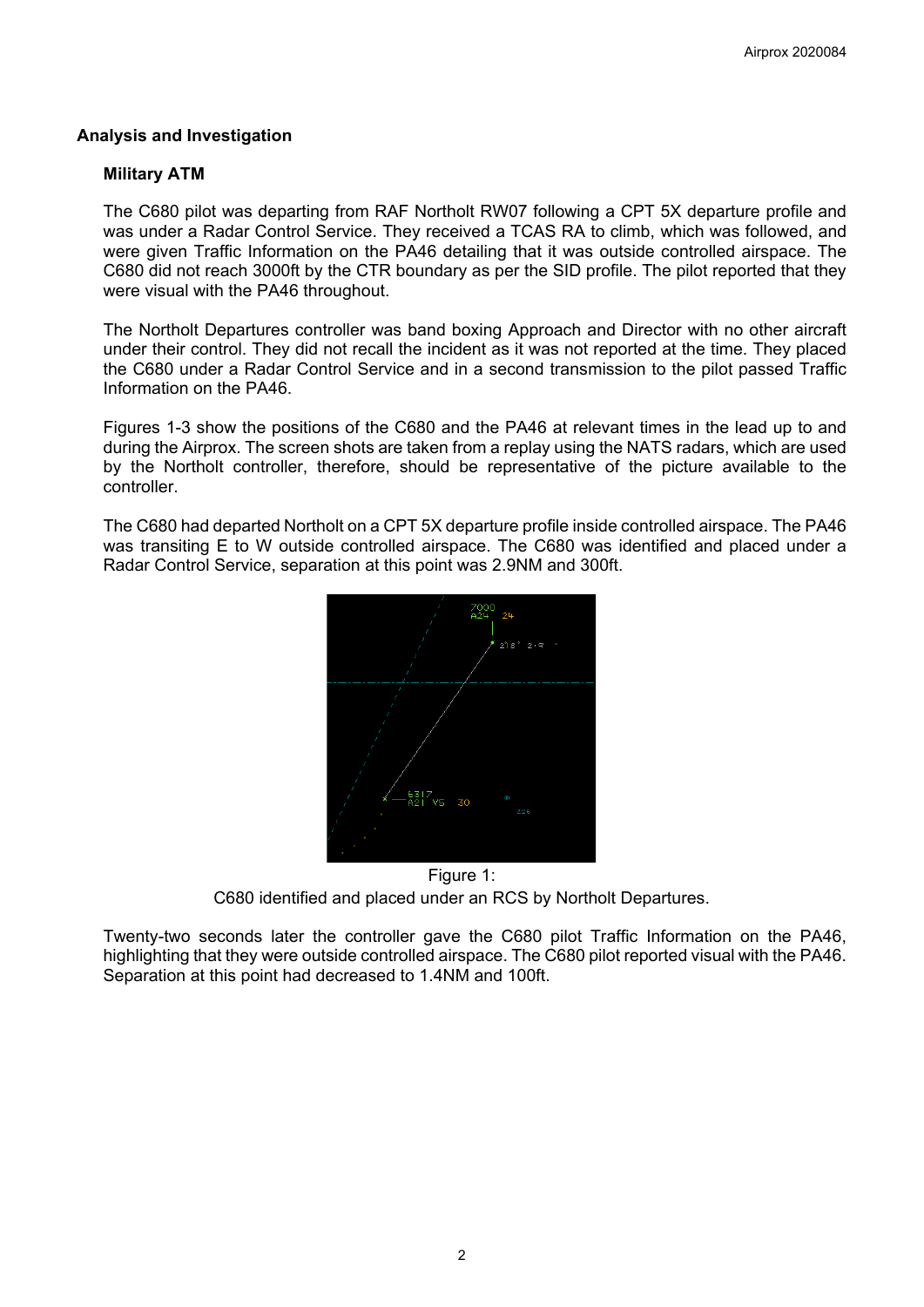

Figure 2: Traffic Information is passed to the C680.

Thirteen seconds later CPA was measured at 0.4NM and 500ft.



Figure 3: CPA.

The Northolt controller was band boxing multiple control positions, however, the traffic levels were extremely light with only a single aircraft departing. The controller could have passed Traffic Information earlier due to the proximity of the PA46 and the perceived slower climb rate of the C680, which may have prompted the pilot to increase their rate of climb. Operating from RW07 gave less track distance for pilots to achieve the required altitude prior to crossing the CTR boundary. This, combined with the PA46 operating at the upper limits of Class G airspace in close proximity to the CTR boundary, led to the incident. Had the C680 pilot followed the SID and achieved the required 3000ft by the CTA boundary, separation would have been greater.

### **UKAB Secretariat**

The Northolt Compton SID is reproduced below: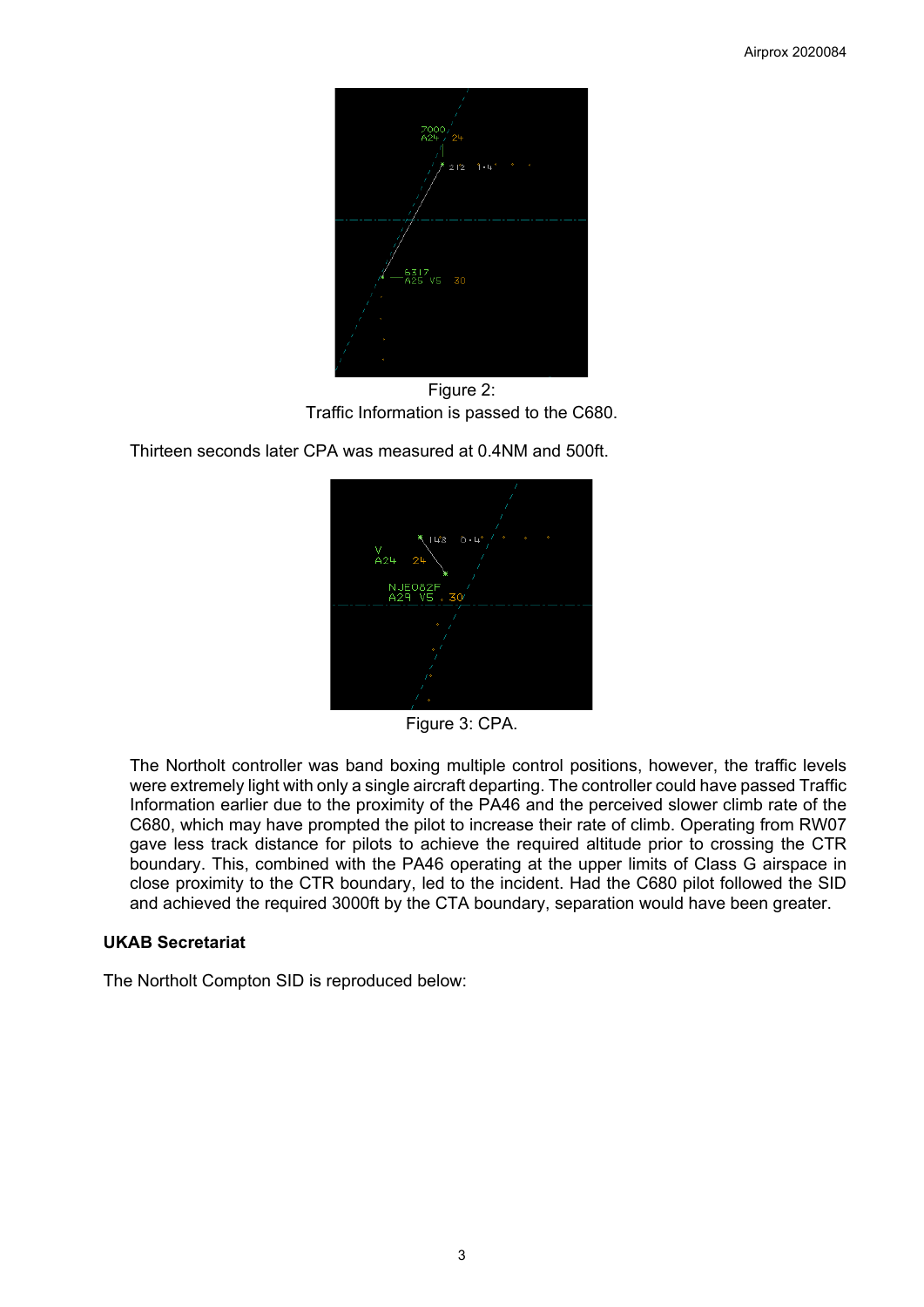

Figure 4

The C680 and PA46 pilots shared an equal responsibility for collision avoidance and not to operate in such proximity to other aircraft as to create a collision hazard.<sup>[1](#page-3-0)</sup>

### **Occurrence Investigation**

### **NATS**

The PA46 pilot had been in receipt of a radar service from the Thames Radar controller. The pilot requested to leave controlled airspace by descent, to fly under the London TMA inbound to their destination. At 1118:12 (all times UTC) the Thames Radar controller cleared the pilot to leave controlled airspace by descent. The Thames Radar controller offered the pilot of Traffic Service outside controlled airspace, however the pilot responded with "Basic Service outside controlled airspace". The pilot requested to close the flight plan, and to cancel IFR, which was acknowledged by the controller.

At 1118:58 the pilot was instructed to squawk 7000 and to remain outside controlled airspace. The Thames Radar controller confirmed with the pilot at 1119:28 that they were in receipt of a Basic Service, and the pilot elected to remain on the Thames Radar frequency.

A C680 departed from Northolt under a radar service from Northolt Approach. The aircraft climbed within the London CTR and into the London TMA. However, the aircraft was positioned in proximity to the PA46 (Figure 5).

<span id="page-3-0"></span><sup>1</sup> SERA.3205 Proximity.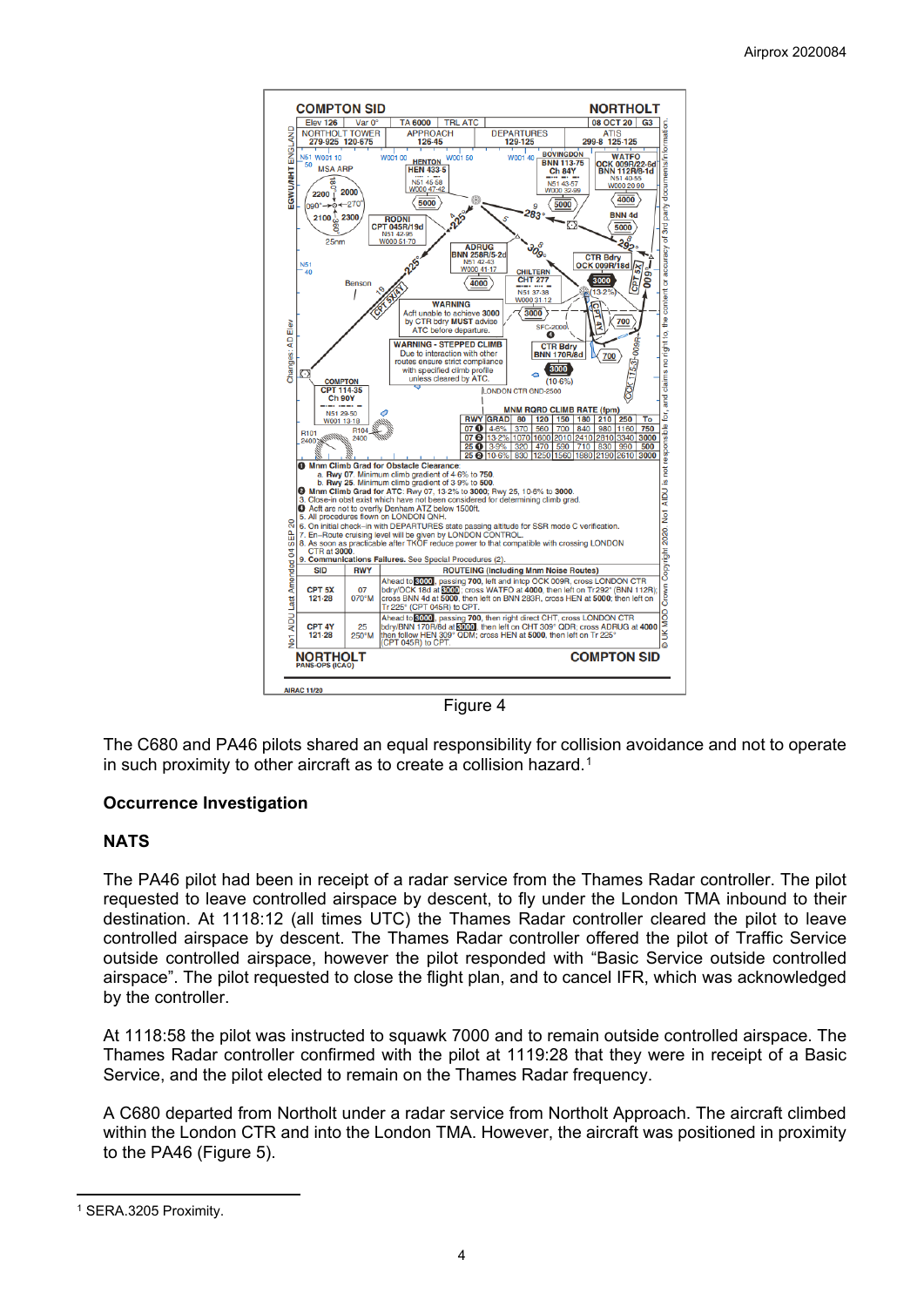

Figure 5

At the point of minimum lateral separation, there was 500ft vertical separation between the aircraft (Figure 6).



Figure 6

With one aircraft inside controlled airspace and one aircraft outside controlled airspace there were no separation requirements between the two aircraft. There was a noticeable increase in the rate of climb of the C680 between 11:24:02 and 11:24:14, although prior to this increased rate of climb it was already above the PA46, and therefore it was deemed that there was no critical manoeuvre made to avoid a collision.

The PA46 was operating under a Basic Service outside controlled airspace, whilst the C680 was inside the London TMA. As such there were no separation requirements.

# **Summary**

An Airprox was reported when a C680 and a PA46 flew into proximity in the vicinity of Northolt at 1124Z on Friday 31<sup>st</sup> July 2020. The C680 pilot was operating under IFR in VMC and in receipt of the Radar Control Service from Swanwick(Mil). The PA46 pilot was operating under VFR in VMC and in receipt of a Basic Service from Thames Radar.

# **PART B: SUMMARY OF THE BOARD'S DISCUSSIONS**

Information available consisted of reports from both pilots, radar photographs/video recordings, reports from the air traffic controllers involved and reports from the appropriate operating authorities. Relevant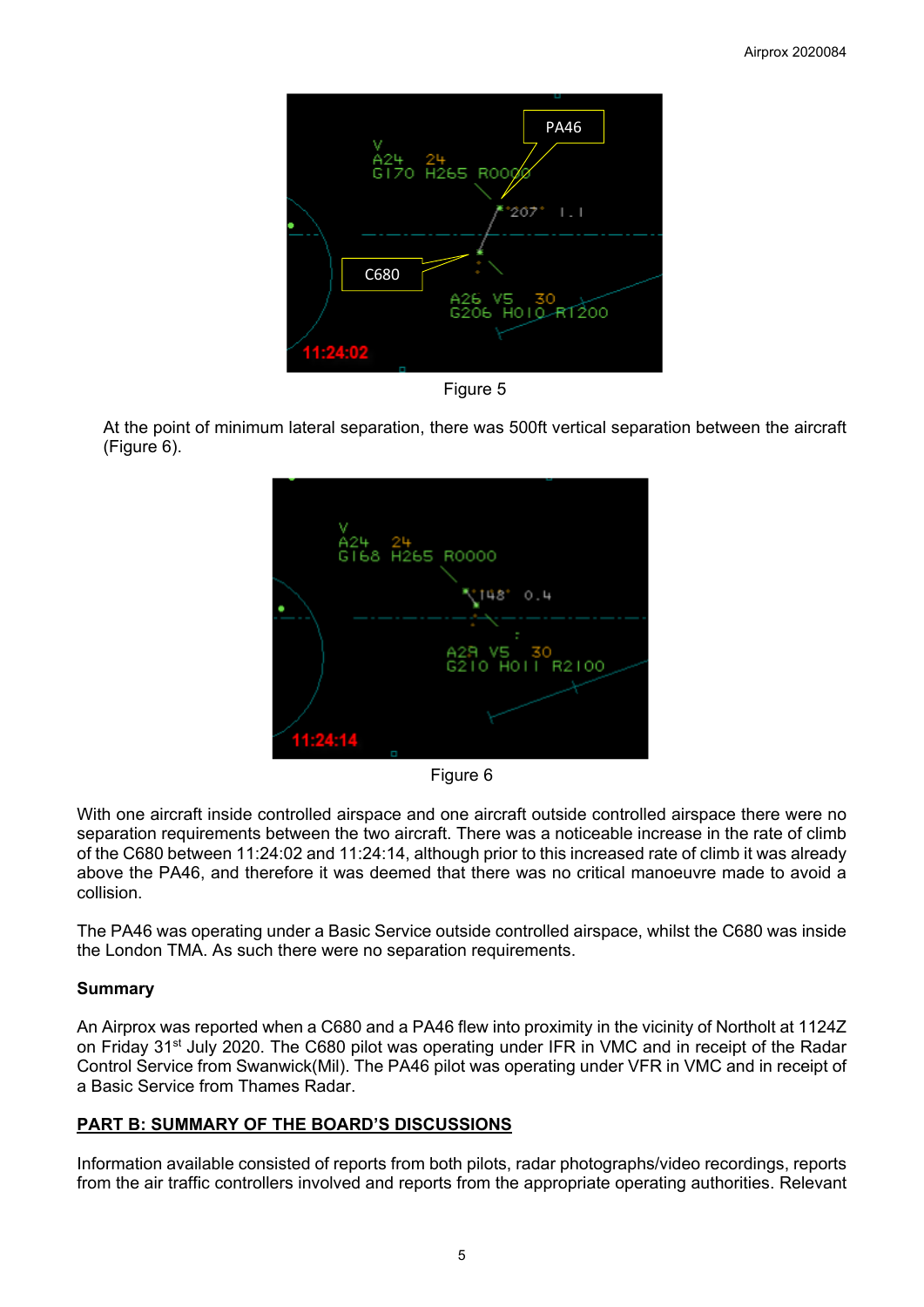contributory factors mentioned during the Board's discussions are highlighted within the text in bold, with the numbers referring to the Contributory Factors table displayed in Part C.

Due to the exceptional circumstances presented by the coronavirus pandemic, this incident was assessed as part of a 'virtual' UK Airprox Board meeting where members provided a combination of written contributions and dial-in/VTC comments.

The Board first looked at the actions of the C680 pilot. They were flying the Compton SID from RAF Northolt, which stipulated that they were to be at the CTR boundary at 3000ft. However, in the event, their climb was such that they were passing 2700ft at the boundary (**CF1, CF2**). Whilst this level kept them within controlled airspace, it did not give a 500ft buffer between the C680 and the PA46 outside controlled airspace. Although the pilot was passed Traffic Information on the PA46 operating outside controlled airspace, members thought that they probably hadn't assimilated that the traffic was within the parameters of that likely to alert the TCAS (**CF3**), so as the C680 came into proximity with the PA46, although separated procedurally, the TCAS alerted with an RA (**CF4**). Although the C680 pilot perceived that the PA46 'crossed through their flightpath' in fact it was below the C680 as they approached the CTR boundary (**CF6**).

Turning to the actions of the PA46 pilot, they had descended out of controlled airspace in order to transit to their destination. They levelled off at 2400ft, 100ft below the base of controlled airspace above them. Although they were entitled to do so, some members opined that the latest CAA guidance was to 'take 2' against controlled airspace, i.e. to remain 2NM or 200ft outside it, and that if the pilot had done so, the Airprox may have been avoided. Nevertheless, the PA46 pilot was visual with the C680 throughout, and received a TAS alert (**CF5**) and, knowing it was above their aircraft, was not concerned by the encounter.

In looking at the role that ATC had to play, members briefly discussed whether the Northolt controller should have reminded the pilot to be at 3000ft by the CTR boundary as per the SID. However, it was noted that the published procedure clearly stated the need to arrange the flight to cross the boundary at 3000ft and so it should not have been necessary to do so. Controlling members noted that the area was notoriously congested airspace with departures/arrivals from Luton and Stansted, as well as Heathrow and Northolt traffic and that there was not much room for controllers to manoeuvre aircraft, which was why it was so important that pilots flew in accordance with the procedures. The nature of Northolt departures meant that pilots needed to talk to the Northolt Departures controller prior to being transferred to a London controller, which in turn meant that there was normally an enforced stop-off at 3000ft, because the congested airspace seldom allowed for a continuous climb. Those with Thames Radar experience noted that the profile flown by the PA46 was a common one, but that because aircraft were normally at 3000ft by the edge of the CTR, it was not usually a problem.

Finally, in assessing the risk the Board quickly agreed that there had been no risk of collision, but briefly debated whether safety had been degraded, before determining that, whilst the parameters for reporting an Airprox had been met, normal safety standards had pertained; Risk Category E.

### **PART C: ASSESSMENT OF CONTRIBUTORY FACTORS AND RISK**

### Contributory Factors:

|           | 2020084                                                        |                                       |                                               |  |  |
|-----------|----------------------------------------------------------------|---------------------------------------|-----------------------------------------------|--|--|
| <b>CF</b> | <b>Factor</b>                                                  | <b>Description</b>                    | Amplification                                 |  |  |
|           | <b>Flight Elements</b>                                         |                                       |                                               |  |  |
|           | • Regulations, Processes, Procedures and Compliance            |                                       |                                               |  |  |
|           | Human Factors                                                  | • Flight Crew ATM Procedure Deviation |                                               |  |  |
|           | • Tactical Planning and Execution                              |                                       |                                               |  |  |
|           | Human Factors                                                  | • Action Performed Incorrectly        | Incorrect or ineffective execution            |  |  |
|           | • Situational Awareness of the Conflicting Aircraft and Action |                                       |                                               |  |  |
|           | <b>Human Factors</b>                                           | • Understanding/Comprehension         | Pilot did not assimilate conflict information |  |  |